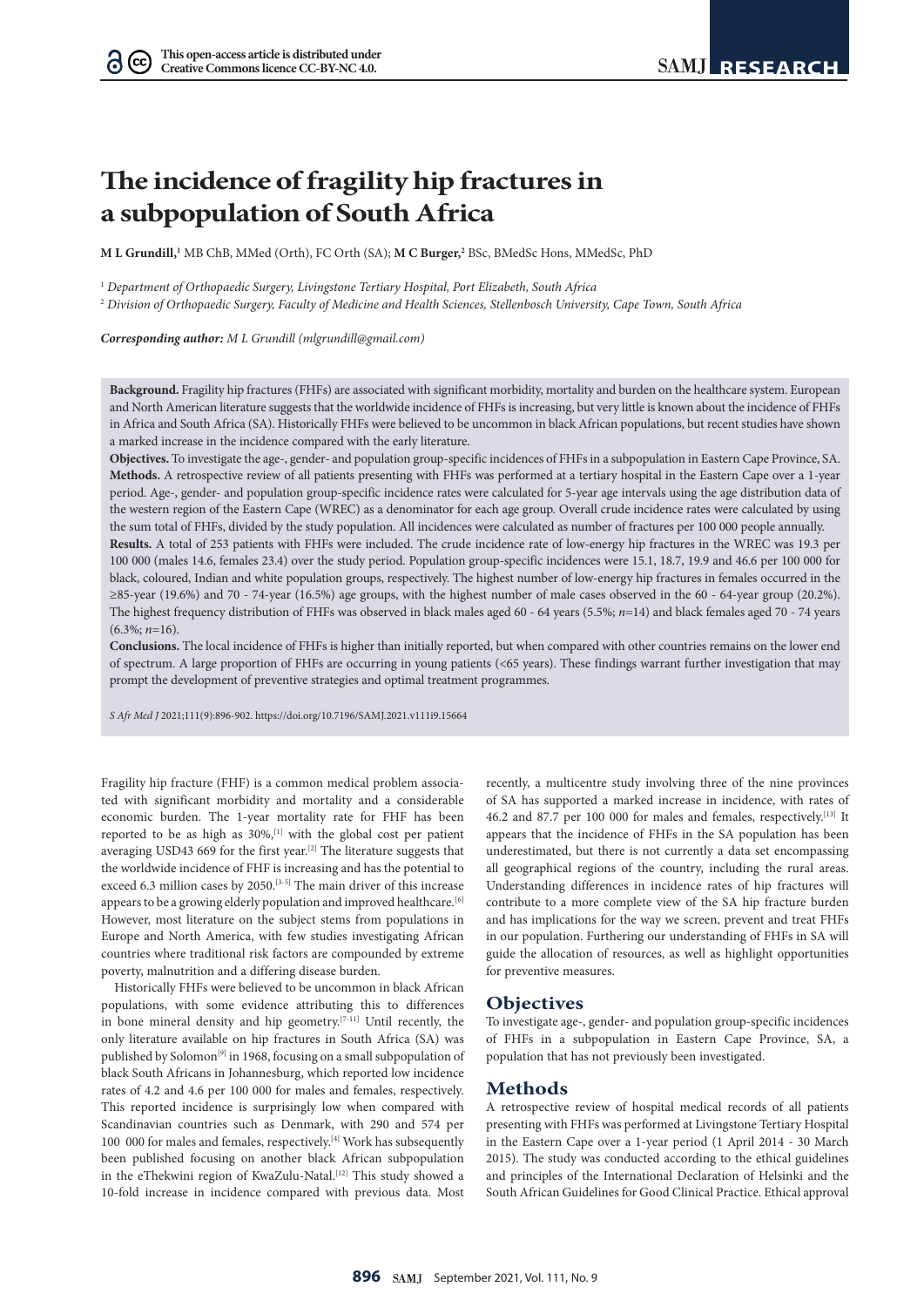was obtained from the Faculty of Health Sciences Research Ethics and Bio-Safety Committee at the affiliated university, Walter Sisulu University (ref. no. 079/2017).

Livingstone Hospital serves the western region of the Eastern Cape (WREC), with a population of 1 602 699 people in 2011 (the year of the last formal census in SA). According to Statistics South Africa, the population group distribution of the Eastern Cape in 2011 was 86.3% black African, 8.3% coloured, 0.4% Indian/Asian, 4.7% white and 0.3% other.<sup>[14]</sup> For the purpose of this study it was important to distinguish between the various population groups in SA, as literature from other regions has shown potential differences in FHF incidence between population groups. The HIV prevalence in the Eastern Cape is 19.9%.[15]

It can be assumed that a proportion of the population in the WREC will make use of a private health facility should they sustain an FHF. In the Eastern Cape, 18.2% make use of the private healthcare sector.<sup>[14]</sup> It is therefore estimated that the population that makes use of Livingstone Hospital is ~1 311 008 people (total population of the WREC less the 18.2% of patients who make use of private healthcare).

All patients presenting with FHFs were included. An FHF is defined as a fracture that occurs as a result of low-energy trauma, e.g. a fall from a standing height or while walking.<sup>[16]</sup> A hip fracture refers to a fracture of the proximal femur to ~5 cm below the lower border of the lesser trochanter, and includes neck of femur fractures, intertrochanteric fractures and subtrochanteric fractures.<sup>[17]</sup>

Patient records were utilised to collect information on patient demographics, including age, gender and ethnic group. Information about diagnosis and mechanisms of injury was also collected, and medical records were cross-referenced with operating theatre records to ensure accuracy. All diagnoses of hip fractures were confirmed with the X-ray database (Picture Archiving and Communications System).

The total number of FHFs seen at Livingstone Hospital during the study period was calculated, while the size of the study population was calculated as previously described. Age-, gender- and population group-specific incidence rates were calculated for 5-year age intervals using the age distribution data of the WREC as a denominator for each age group. Overall crude incidence rates were calculated by using the sum total of FHFs divided by the study population (1 311 008). Five-year age intervals were chosen because this is the standard representation reported in the literature.

In order to negate the confounding influence of age and gender on overall crude incidence rates, age and gender adjustment is necessary so that comparison can be made with other populations. The overall age- and gender-adjusted incidence rate was calculated by the sum total of each of these age- and gender-specific weighted adjustments. Population group-specific crude incidences were calculated. All incidences were calculated as number of fractures per 100 000 people annually. Participants with missing data (*n*=12) were excluded from the study. Finally, data were expressed as frequencies and percentages for categorical variables, while central tendency and dispersion were reported for continuous variables.

# **Results**

During the 1-year study period, a total of 305 patients with new hip fractures were admitted to Livingstone Hospital for further management. Information on mechanism of injury was not recorded in 12 cases (3.9%), and these cases were therefore excluded from analysis. Of the remaining 293 fractures, 253 (86.3%) were lowenergy hip fractures and 40 (13.7%) were high-energy fractures. A total of 253 patients were therefore included in the study. The mean

(standard deviation) age of patients with an FHF was 72.6 (13.1) years (95% confidence interval 69.9 - 73.2). The majority of participants were female (64.8%; *n*=164) (Table 1), with most participants having suffered intertrochanteric fracture (48.6%; *n*=123). The mean ages for the different population groups are presented in Table 2.

The highest number of low-energy hip fractures in females occurred in the ≥85- (19.6%) and 70 - 74-year (16.5%) age groups, while the highest number of male cases was observed in the 60 -64-year group (20.2%) (Table 3).

The highest frequency distribution of FHFs was observed in black males aged 60 - 64 years (5.5%; *n*=14) and black females aged 70 -74 years (6.3%; *n*=16) (Table 4).

#### **Incidence rates**

The crude incidence rate of low-energy hip fractures in the WREC was 19.3 per 100 000. The crude incidence of hip fractures in males and females was 14.6 and 23.4 per 100 000, respectively. Age-, genderand population group-specific incidence rates for low-energy hip fractures are depicted in Figs 1 - 3.

#### **Discussion**

The objective of this study was to determine age-, gender- and population group-specific incidence rates of FHFs in a subpopulation of the Eastern Cape, South Africa, a population that has not been

| Table 1. General demographic information on all patients<br>presenting with fragility hip fractures $(N=253)$ |            |  |  |  |  |
|---------------------------------------------------------------------------------------------------------------|------------|--|--|--|--|
| Age (years), mean (SD)<br>72.6 (13.1)                                                                         |            |  |  |  |  |
| Female $(n=164)$ , mean                                                                                       | 73.56      |  |  |  |  |
| Male $(n=89)$ , mean                                                                                          | 67.81      |  |  |  |  |
| Gender, $\%$ $(n)$                                                                                            |            |  |  |  |  |
| Female                                                                                                        | 64.8 (164) |  |  |  |  |
| Male                                                                                                          | 35.2(89)   |  |  |  |  |
| Population group, $\%$ $(n)$                                                                                  |            |  |  |  |  |
| <b>Black</b>                                                                                                  | 50.2 (127) |  |  |  |  |
| Coloured                                                                                                      | 25.3(64)   |  |  |  |  |
| White                                                                                                         | 23.7(60)   |  |  |  |  |
| Indian                                                                                                        | 0.8(2)     |  |  |  |  |
| Type of fracture, $\%$ ( <i>n</i> )                                                                           |            |  |  |  |  |
| Neck of femur                                                                                                 | 45.8(116)  |  |  |  |  |
| Intertrochanteric                                                                                             | 48.6 (123) |  |  |  |  |
| Subtrochanteric                                                                                               | 5.5(14)    |  |  |  |  |

|  |  | Table 2. Population group mean ages $(N=253)$ |  |
|--|--|-----------------------------------------------|--|
|--|--|-----------------------------------------------|--|

|              | Age (years), mean (SD) |
|--------------|------------------------|
| <b>Black</b> | 69.8 (13.8)            |
| Female       | 72.4 (13.6)            |
| Male         | 65.8 (13.2)            |
| Coloured     | 70.7 (13.0)            |
| Female       | 71.4 (12.9)            |
| Male         | 68.7 (13.4)            |
| White        | 76.2(11.0)             |
| Female       | 78.9 (10.2)            |
| Male         | 71.6(10.8)             |
| Indian       | 67.0(1.4)              |
| Female       | 67.0(1.4)              |
| Male         | $\Omega$               |
|              |                        |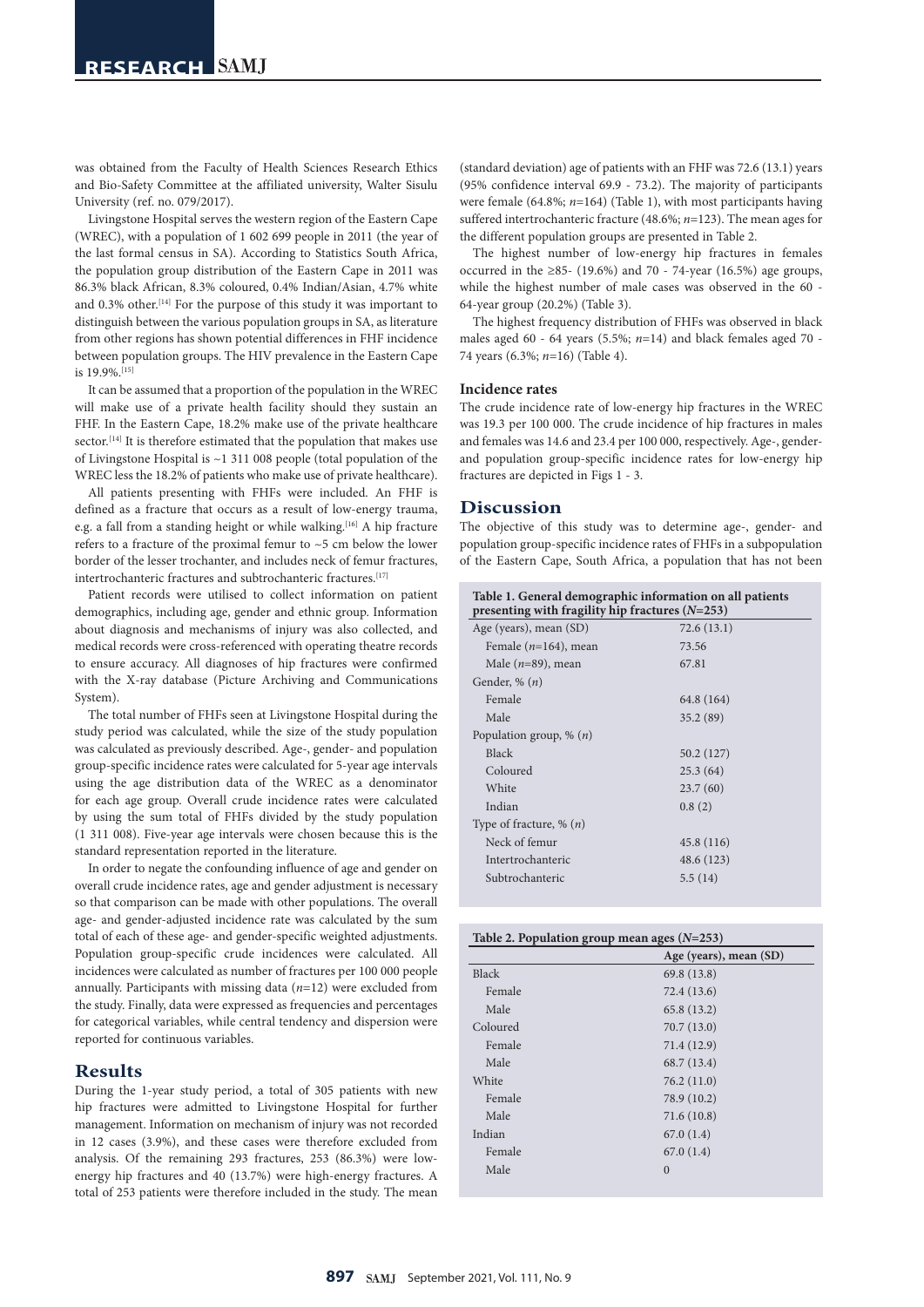| Age group (years) | All $(N=253)$ , % $(n)$ | Female $(N=164)$ , % $(n)$ | Male $(N=89)$ , % $(n)$ |
|-------------------|-------------------------|----------------------------|-------------------------|
| $35 - 39$         | 1.6(4)                  | 1.2(2)                     | 2.2(2)                  |
| $40 - 44$         | 1.6(4)                  | 1.2(2)                     | 2.2(2)                  |
| $45 - 49$         | 2.4(6)                  | 1.8(3)                     | 3.4(3)                  |
| $50 - 54$         | 5.9(15)                 | 4.3(7)                     | 9.0(8)                  |
| $55 - 59$         | 5.1(13)                 | 5.5(9)                     | 4.5(4)                  |
| $60 - 64$         | 13.8(35)                | 10.4(17)                   | 20.2(18)                |
| $65 - 69$         | 11.9(30)                | 11.0(18)                   | 13.5(12)                |
| $70 - 74$         | 15.4(39)                | 16.5(27)                   | 13.5(12)                |
| $75 - 79$         | 13.4(34)                | 13.4(22)                   | 13.5(12)                |
| $80 - 84$         | 12.6(32)                | 15.2(25)                   | 7.9(7)                  |
| $\geq 85$         | 16.2(41)                | 19.6(32)                   | 10.1(9)                 |

| Table 4. Age, gender and population group distribution for fragility hip fractures in 5-year age intervals |  |  |
|------------------------------------------------------------------------------------------------------------|--|--|
|                                                                                                            |  |  |

| <b>Black</b> |                    | Coloured        |                    | Indian          |                          | White                    |                          |                          |
|--------------|--------------------|-----------------|--------------------|-----------------|--------------------------|--------------------------|--------------------------|--------------------------|
| Age group    | Male               | Female          | Male               | Female          | Male                     | Female                   | Male                     | Female                   |
| (years)      | $(N=50)$ , % $(n)$ | $(N=77), % (n)$ | $(N=17)$ , % $(n)$ | $(N=47), % (n)$ | $(N=0)$                  | $(N=2)$ , % $(n)$        | $(N=22)$ , % $(n)$       | $(N=38)$ , % $(n)$       |
| $35 - 39$    | 0.8(2)             | 0.4(1)          |                    | 0.4(1)          |                          |                          | ۰                        | $\overline{\phantom{0}}$ |
| $40 - 44$    | 0.8(2)             | 0.4(1)          |                    | 0.4(1)          |                          |                          | $\overline{\phantom{a}}$ |                          |
| $45 - 49$    | 0.4(1)             | 0.8(2)          | 0.4(1)             | 0.4(1)          | $\overline{\phantom{a}}$ | $\overline{\phantom{a}}$ | 0.4(1)                   | $\overline{\phantom{a}}$ |
| $50 - 54$    | 2.0(5)             | 1.9(3)          | 0.8(2)             | 1.9(3)          |                          | $\overline{\phantom{a}}$ | 0.4(1)                   | 0.4(1)                   |
| $55 - 59$    | 0.8(2)             | 2.0(5)          | 0.4(1)             | 1.9(3)          |                          | $\overline{a}$           | 0.4(1)                   | 0.4(1)                   |
| $60 - 64$    | 5.5(14)            | 4.3(11)         | 0.8(2)             | 1.9(3)          |                          | $\overline{\phantom{a}}$ | 0.8(2)                   | 1.9(3)                   |
| $65 - 69$    | 2.0(5)             | 2.4(6)          | 1.9(3)             | 3.6(9)          |                          | 0.8(2)                   | 1.6(4)                   | 0.4(1)                   |
| $70 - 74$    | 2.8(7)             | 6.3(16)         | 0.8(2)             | 2.4(6)          |                          | $\overline{\phantom{a}}$ | 1.9(3)                   | 2.0(5)                   |
| $75 - 79$    | 1.6(4)             | 3.2(8)          | 0.8(2)             | 3.6(9)          | $\overline{\phantom{a}}$ | $\overline{\phantom{a}}$ | 2.4(6)                   | 2.0(5)                   |
| $80 - 84$    | 1.6(4)             | 4.3(11)         | 0.4(1)             | 1.6(4)          |                          | $\overline{\phantom{a}}$ | 0.8(2)                   | 4.0(10)                  |
| $\geq 85$    | 1.6(4)             | 5.1(13)         | 1.9(3)             | 2.8(7)          |                          |                          | 0.8(2)                   | 4.7(12)                  |

investigated previously. The main finding was that the crude incidence rate of FHFs in our population was 19.3 per 100 000, while males and females had incidence rates of 14.6 and 23.4 per 100 000, respectively.

FHF incidence in SA has traditionally been reported as being low compared with other countries, owing to the initial crude incidence rates as reported by Solomon.[9] The incidence rates for males and females, as reported in 1968 for a subpopulation in Johannesburg, were 6.9 and 4.3 per 100 000, respectively, with an overall crude incidence of 5.6.<sup>[9]</sup> Although the 1968 study had several limitations, including lack of distinction between high- and low-energy fractures, male-biased representation of the study population and a lack of specific age group assessments, it is still interesting to note the large difference between the reported incidence rates and those in the current study. Although the studies report on different geographical areas, this alone is unlikely to account for the large differences observed between them.

The second finding of this study illustrated a similar trend of increased incidence



*Fig. 1. Age- and gender-specific incidence rates for low-energy hip fractures, across 5-year intervals.*

rates compared with recent studies in other regions of SA. Data from work done by Paruk *et al.*<sup>[12]</sup> and Dela *et al.*<sup>[13]</sup> indicate much higher incidence rates than previously reported by Solomon.<sup>[9]</sup> Paruk et al.<sup>[12]</sup> reported an incidence rate of 68.5 and

133.0 per 100 000 for males and females, respectively, with an overall crude incidence of 97.4 per 100 000, in black patients from the eThekwini region aged ≥60 years. In a comparison between the Paruk study population and the present study population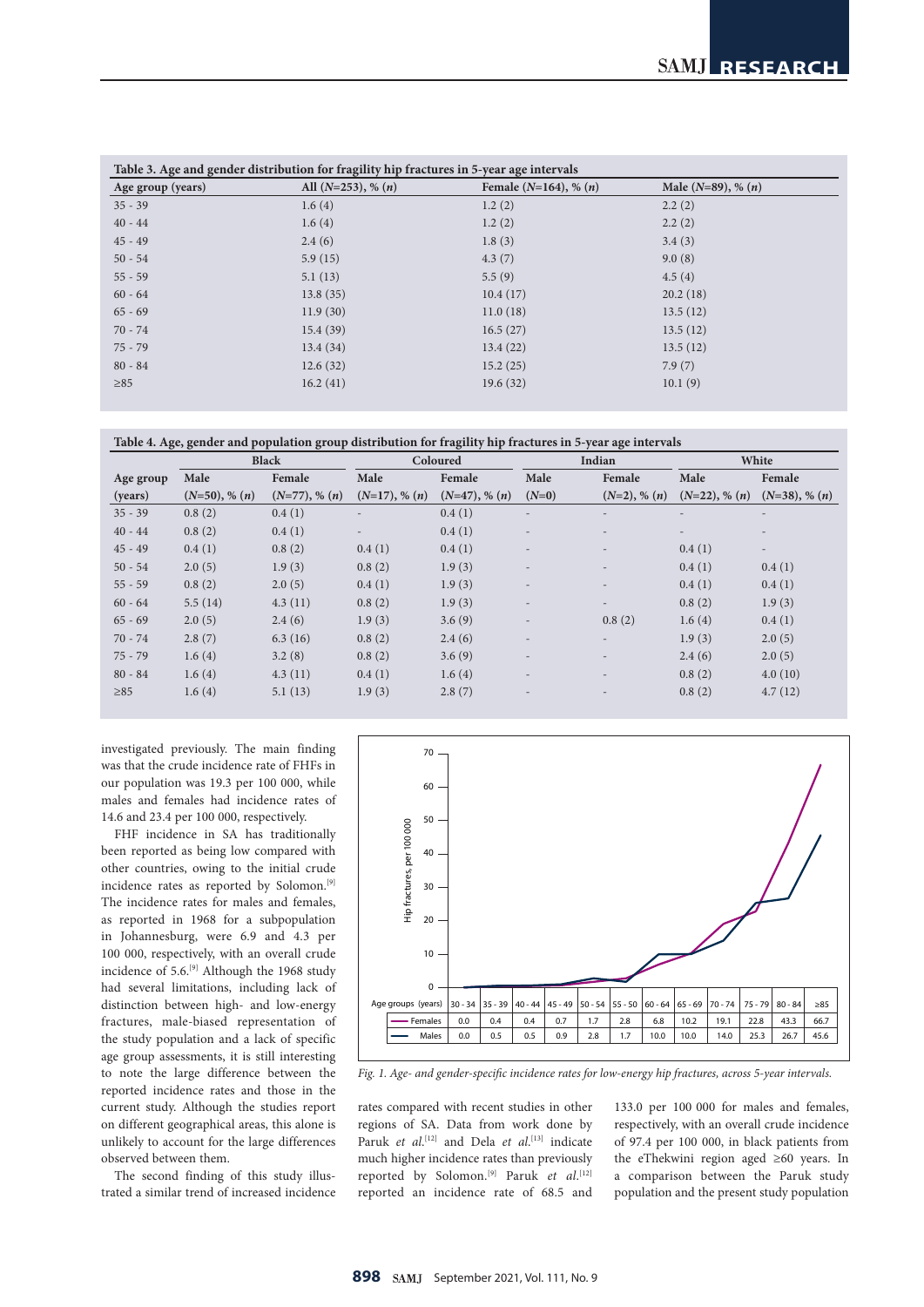

*Fig. 2. Age- and gender-specific incidence rates for low-energy hip fractures.*



*Fig. 3. Population group-specific incidence rates for low-energy hip fractures.*

from the WREC, adjusted for age groups >60 years, it is interesting to note that even higher crude incidences are reported in the present study (Fig. 4A). The marked difference can be attributed to the multiple population groups included in the Eastern Cape study, while the eThekweni study only included the black population group. Higher incidence rates in the white population therefore influence the overall incidence rates in the WREC.

Interestingly, the investigation by Dela et al.,<sup>[13]</sup> which reported on the rate of hip fractures in males and females aged >40 years and included all population groups, showed similar numbers to those reported in the present study (Fig. 4B). The incidence rate of hip fractures reported by Dela *et al*. [13] for males and females aged >40 years (including all population groups) was 46.2 and 87.5, respectively (overall crude incidence 68.6 per 100 000). It is, however, important to note that this study investigated both state and private health institutions. It is therefore inappropriate to directly compare this study's data with studies representing state-only institutions, considering the broad differences in populations attending state and private healthcare facilities that might potentially influence the findings.<sup>[14]</sup> Despite this, it is interesting to note that there are similarities in crude incidence between the WREC and data produced by Dela *et al*. [13] as shown in Fig. 4B.

Comparing South African populations with other countries and/ or subpopulations highlights that the incidence rate of FHFs in SA is at the lower end of the spectrum (Figs 5 and 6).<sup>[18-23]</sup> Of interest was how SA populations would compare with other developing countries.



*Fig. 4. Comparison of crude incidences of fragility hip fractures between (A) the WREC and Paruk* et al*. [12] populations aged >60 years, and (B) the WREC and Dela* et al*. [13] populations aged >40 years. (WREC = western region of the Eastern Cape.)*

Heterogeneity of incidence rates between different populations can be attributed to environmental, population group, life expectancy and healthcare differences.[4] Comparing the results of the present study with others should be done with caution, however, as all published studies do not necessarily distinguish between high- and low-energy hip fractures, or include all age groups, which could influence the results substantially. It is, however, worthwhile noting that our population appears to be following a similar trend to other developing countries, such as the Rohtak district of India.<sup>[19]</sup> Another noteworthy finding of our study is that in the young male group (45 - 64 years), our population showed a surprisingly high agespecific incidence rate. The increased incidence of FHFs in males aged 60 - 64 years was specifically evident in the black group, which showed the highest age-specific incidence of any of the populations compared (Fig. 6).

The few studies investigating young patients with hip fractures have contrasting findings. Traditionally it was believed that hip fractures in young patients occur almost exclusively as a result of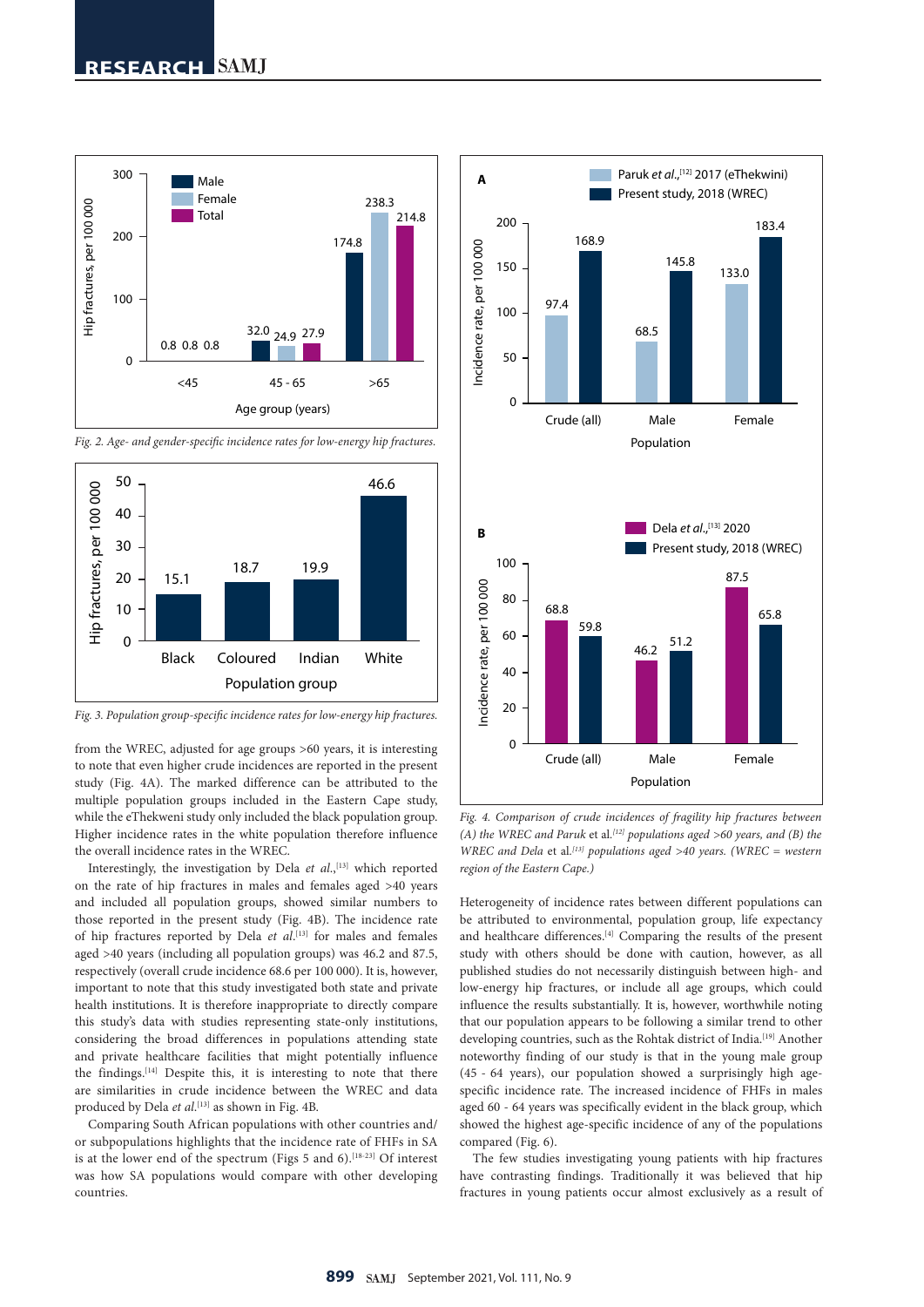

*Fig. 5. Age-specific incidence rates for low-energy hip fractures in females. South African studies indicated with dashed lines. (WREC = western region of the Eastern Cape.)*

high-energy trauma.<sup>[24]</sup> However, more recent work indicates that there are two distinct patient groups, namely young, healthy males aged 20 - 40 years who sustain high-energy trauma, and a larger group of patients between the ages of 40 and 50 years who sustain low-energy-related fractures. The majority of patients in the latter group are reported to have associated medical conditions, and there is a high prevalence of alcohol use.[25] Lifestyle factors (smoking, alcohol and drug consumption) as well as other medical conditions further appear to be contributing to an increased incidence of low-energy hip fractures in young patients.[26]

Compared with women, men are thought to sustain fragility fractures at a later stage in life, possibly owing to higher bone mineral density and a lower propensity to falls.[27,28] However, the opposite appears to be the case in the present study. The exact reasons for this finding are not clear, but it can potentially be attributed to various factors, including higher incidences of comorbidities and substance abuse, life expectancy differences, and possibly lower preventive measures in males.<sup>[29-31]</sup>

Owing to the significant prevalence of HIV in South Africa  $(13.1\%)$ ,  $[32]$  the influence of HIV on FHFs also needs to be considered. The effect of HIV on the musculoskeletal system is well documented and HIV infection has been associated with a three-fold increased risk for any fracture, with almost a nine-fold higher risk of sustaining a hip fracture.[33] Although the potential influence of HIV was not within the scope of this investigation, it is an important variable that should be considered in future studies, as it could shed more light on the high incidence rate of hip fractures observed in our younger male patient population.

#### **Study limitations**

Limitations of this study include that only state patients were investigated, and patients attending private hospital facilities are therefore not represented. As this was a record review of patients presenting for surgery after sustaining an FHF, it is possible that some patients may have died prior to admission or preoperatively and therefore been excluded from the study. However, it is reasonable to assume that these cases would represent a very small number and would be unlikely to affect the overall incidence significantly. Some information, such as the presence of comorbidities or lifestyle habits, that could have influenced the outcomes of interest, was not reported in this investigation owing to its retrospective nature. Future prospective studies should aim to include all known risk factors for FHF. Finally, a single investigator performed data capturing and confirmation cross-referencing, which may be susceptible to bias.

#### **Conclusions**

For SA healthcare workers to fully understand the growing impact of FHFs in our country, it is imperative that we investigate the country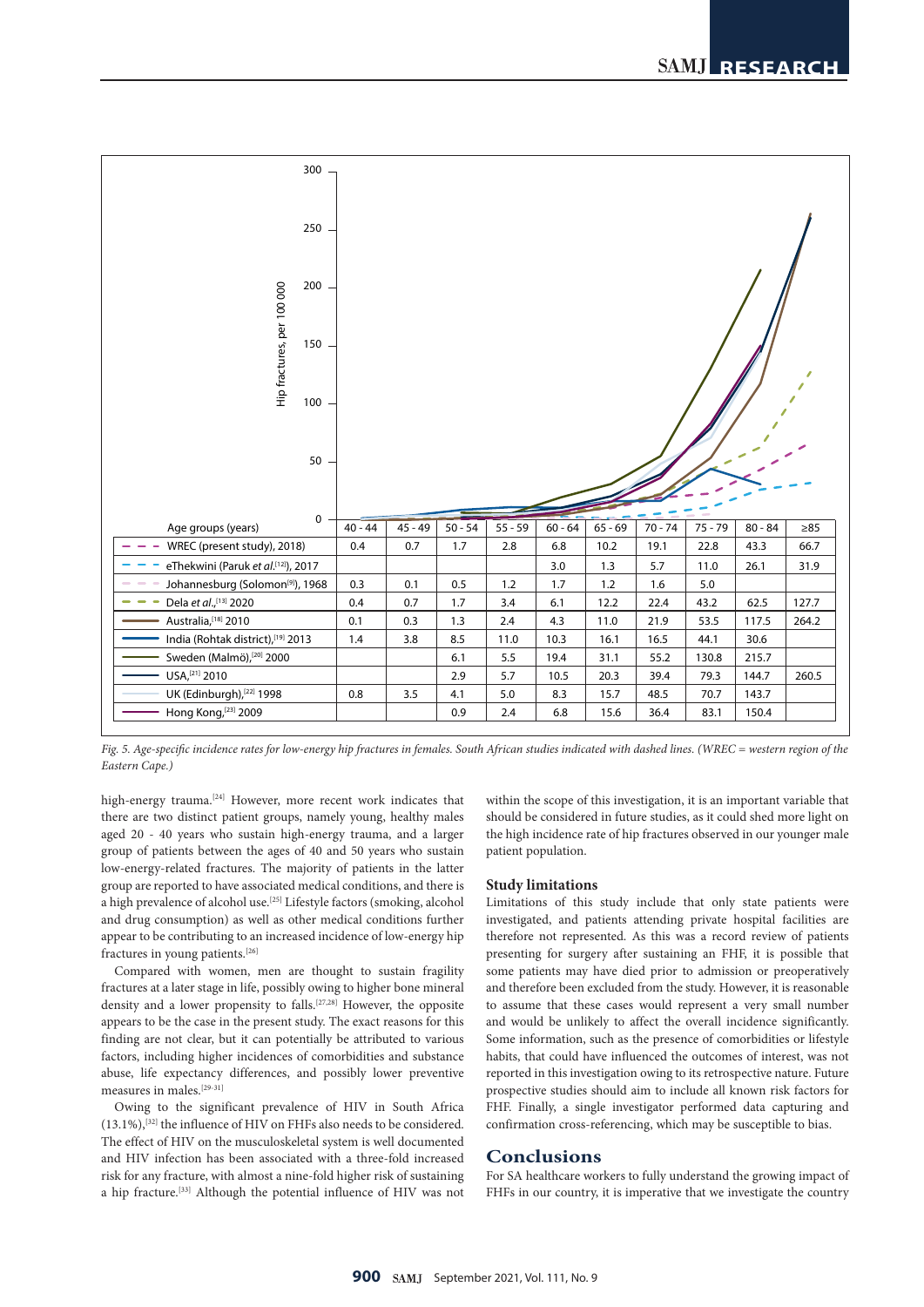

*Fig. 6. Age-specific incidence rates for low-energy hip fractures in males. South African studies indicated with dashed lines. (WREC = western region of the Eastern Cape.)*

as whole. This study of a subpopulation in SA, along with other recent publications from different regions, serves to contribute to the growing body of national knowledge on hip fractures. This work highlights that we have a higher incidence of FHFs than would be expected on the basis of previous reports, which mirrors findings from other local studies. Approximately 30% of our patients were aged <65 years, with young black males showing a markedly high incidence rate compared with other populations. In general, and in contrast to most other regions, it appears that our male population is sustaining FHFs earlier than females. These findings warrant further investigation that may prompt the development of preventive strategies and optimal treatment programmes.

**Declaration.** The research for this study was done in fulfilment of the requirements for MLG's postgraduate MMed (Orthopaedics) degree at Walter Sisulu University.

#### **Acknowledgements.** None.

**Author contributions.** MLG was responsible for the conception and design of the work, literature review, analysis, drafting of the work, and final approval of the version to be published. MCB was responsible for the analysis, drafting and final approval of the version to be published.

#### **Funding.** None.

**Conflicts of interest.** None.

- 1. Neuburger J, Currie C, Wakeman R et al. The impact of a national clinician-led audit initiative on care and mortality after hip fracture in England. Med Care 2015;53(8):686-691. [https://doi.org/10.1097/](https://doi.org/10.1097/mlr.0000000000000383)<br>mlr.000000000000
- 2. Williamson S, Landeiro F, McConnell T, et al. Costs of fragility hip fractures globally: A systematic review and meta-regression analysis. Osteoporos Int 2017;28(10):2791-2800. [https://doi.org/10.1007/](https://doi.org/10.1007/s00198-017-4153-6) [s00198-017-4153-6](https://doi.org/10.1007/s00198-017-4153-6)
- 3. Gullberg B, Johnell O, Kanis JA. World-wide projections for hip fracture. Osteoporos Int 1997;7(5):407-
- 413. <https://doi.org/10.1007/pl00004148> 4. Kanis JA, Odén A, McCloskey EV, Johansson H, Wahl DA, Cooper C. A systematic review of hip fracture incidence and probability of fracture worldwide. Osteoporos Int 2012;23(9):2239-2256. <https://doi.org/10.1007/s00198-012-1964-3>